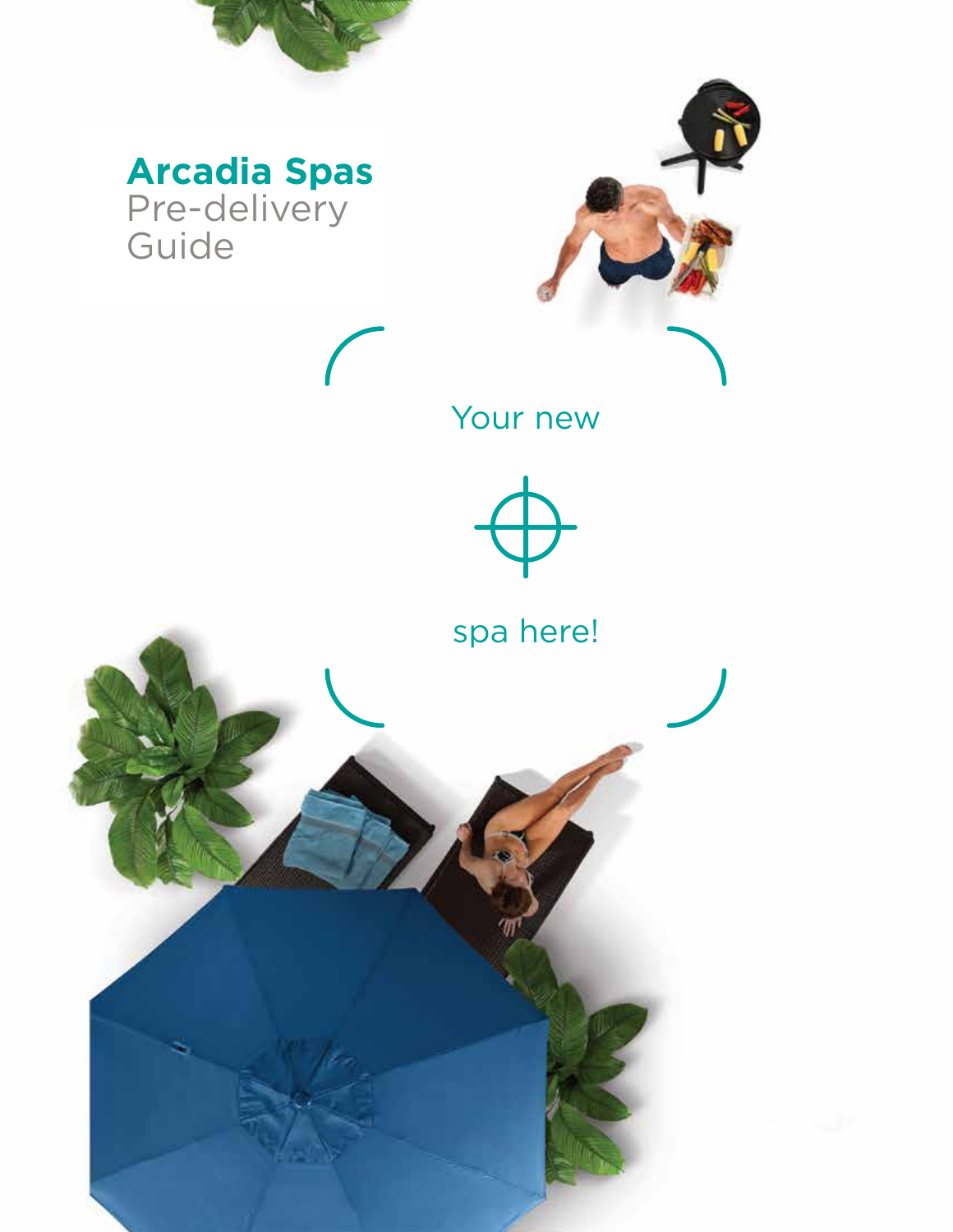### Recommended foundation or base.

If the foundation is inadequate, it may shift or settle after the spa is in place, causing stress to the shell and cabinet, and voiding the warranty.

Your spa will weigh anything between 1200kg and 2500kg (that's between 1.2 and 2.5 tonnes, about the same weight as an average family car or 4x4). Swim spas can weigh up to 7 tonnes. We therefore recommend the following surfaces:

- 1) 100mm thick reinforced concrete pad
- 2) A deck built to Australian building standards. In the case of a swim spa, a qualified engineer should certify the deck. Please consult your products spec sheet for weights which can be found at www.arcadiaspas.com.au.

### Drainage.

Make sure that if the spa or swim spa is to be positioned near a slope, dip, trough or below ground level, there is adequate drainage for any ground water to run off. In this instance we recommend a land drain around the four sides of the spa. Damage caused by flooding is not covered under warranty.

#### Service access.

If you are building a deck around the tub, sinking it slightly, or placing it against a wall, ensure easy access is provided to the service panel. This is almost always located on the same side of the spa as the touch pad.

You must ensure that it is possible to drain the spa and move it to gain access to the other three sides if next to a wall or other object. (Access for spa repair is the customers responsibility).

### Positioning your spa.

Proper planning will enhance the enjoyment of your spa experience and protect your privacy.

Do you need quick and easy access? If so, placing spas close to the house or changing room is ideal. Perhaps you want extra privacy by adding a gazebo?

Do you have a view to admire from the spa? If so, consider how the spa can be best rotated so the seating faces the view without obstructing the service panel.

## **Things to consider before your spa is delivered.**

Your spa needs a solid, flat, level foundation, with adequate drainage.

It must be positioned to allow for adequate service access on all sides and of course, to take in the best view.

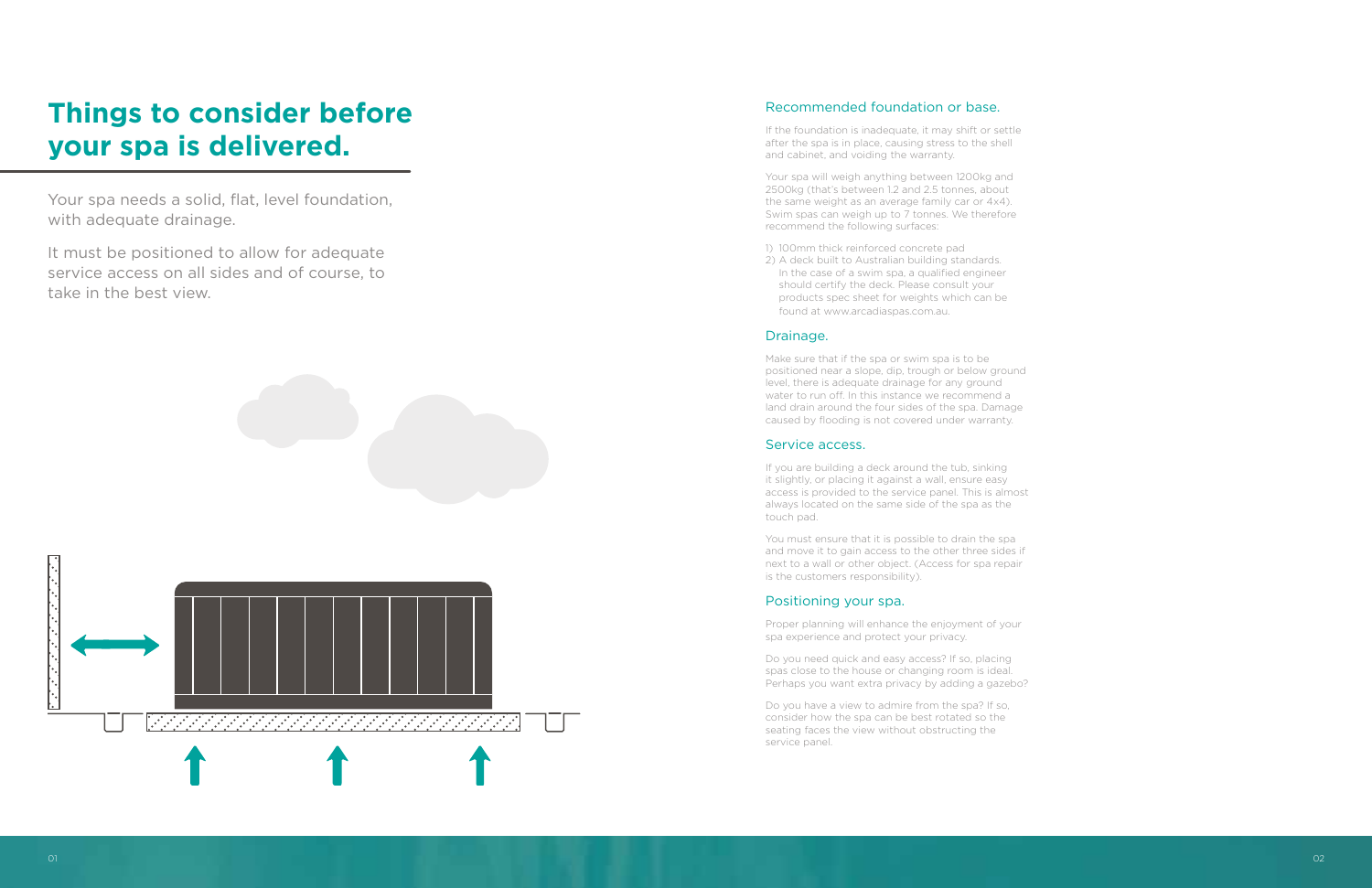## Allowing for service access to your spa or swim spa.

All spas and swim spas require access to the service panel. If the spa cannot be moved freely (i.e. it is sunk in a pit or surrounded by decking) sufficient access is needed for our engineers to service your spa.

We recommend you allow at least 600mm clearance on all four sides for spas and 900mm for swim spas.

If you are decking around the spa or swim spa, we strongly advise that you do this after the item has been delivered. Swim spas cannot be moved without a crane, so it is important that they are spaced at least 900mm from any buildings, fences or retaining walls to ensure sufficient access to all panels.

When decking around your new pool, we advise that you place upright supports at regular intervals around the spa, set back 600mm, then cantilever the joists so that the deck is self-supporting around the spa. This way our engineers can access any service panels if required.

## **Sinking your spa into the ground or decking around it.**

Decking can create a stunning visual effect, and by stepping down into your spa or swim spa, you benefit from added privacy and easier access.

However, you need to allow for service access to your spa on all sides.





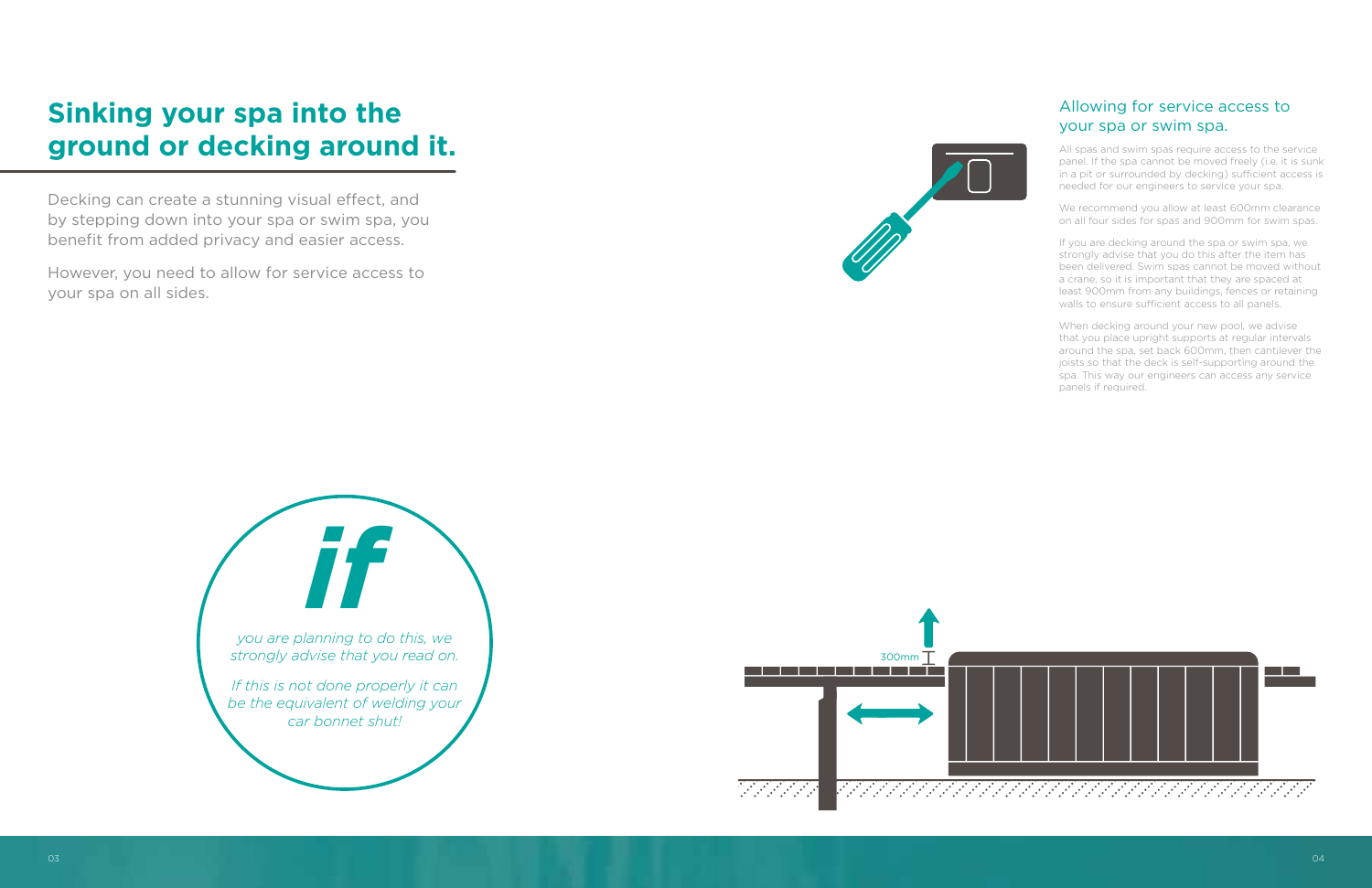## **Spa delivery.**

## Standard deliveries.

Any local delivery charges that have been included in the sale are for a standard delivery with one person and a trolley. If the spa can be put into place with that one person using only a trolley then there will be no extra charges.

If the delivery person arrives, and the spa cannot be put into place using a trolley and one person, the delivery person will require extra assistance from you or will discuss with you the best option for getting the spa into position.

### Access requirements.

Your sales person should have discussed access requirements with you when you purchased your spa. In additional to the dimensions of the spa, you need to allow 300mm for the height of a trolley.

> Your crane company will always visit your property to assess any potential access problems and to ensure that the intended site is within safe reach. If you do not have a crane company selected, our sales staff can make some recommendations.

For example, if your spa is 2350 x 2350 x 930mm and is to go on its side to the position, you must allow 2650mm in height and at least 1 metre in width when measuring. If it needs to turn corners they have to allow for the width and also the length.



## Deliveries requiring a crane.

If access is difficult, a crane may be required. Cranes are not as expensive as you might think and provide an easy solution for getting spas and swim spas into tight spots.

A swim spa will almost always require a crane. In some situations, if the delivery truck has a hiab crane, this can be used for a small additional cost, preventing the need to hire a crane.

While spas can often be lifted without spreader bars, this is at the discretion of the crane company and we insist that they are used for lifting swim spas.

It is the sole responsibility of the crane company to ensure that the spa is moved without damage, and it is your responsibility to ensure that they are suitably insured for damage occurring to either your spa or your property. We can not and will not be held responsible for any damage to persons or property while the product is in the air, or while the crane is operating.



05 06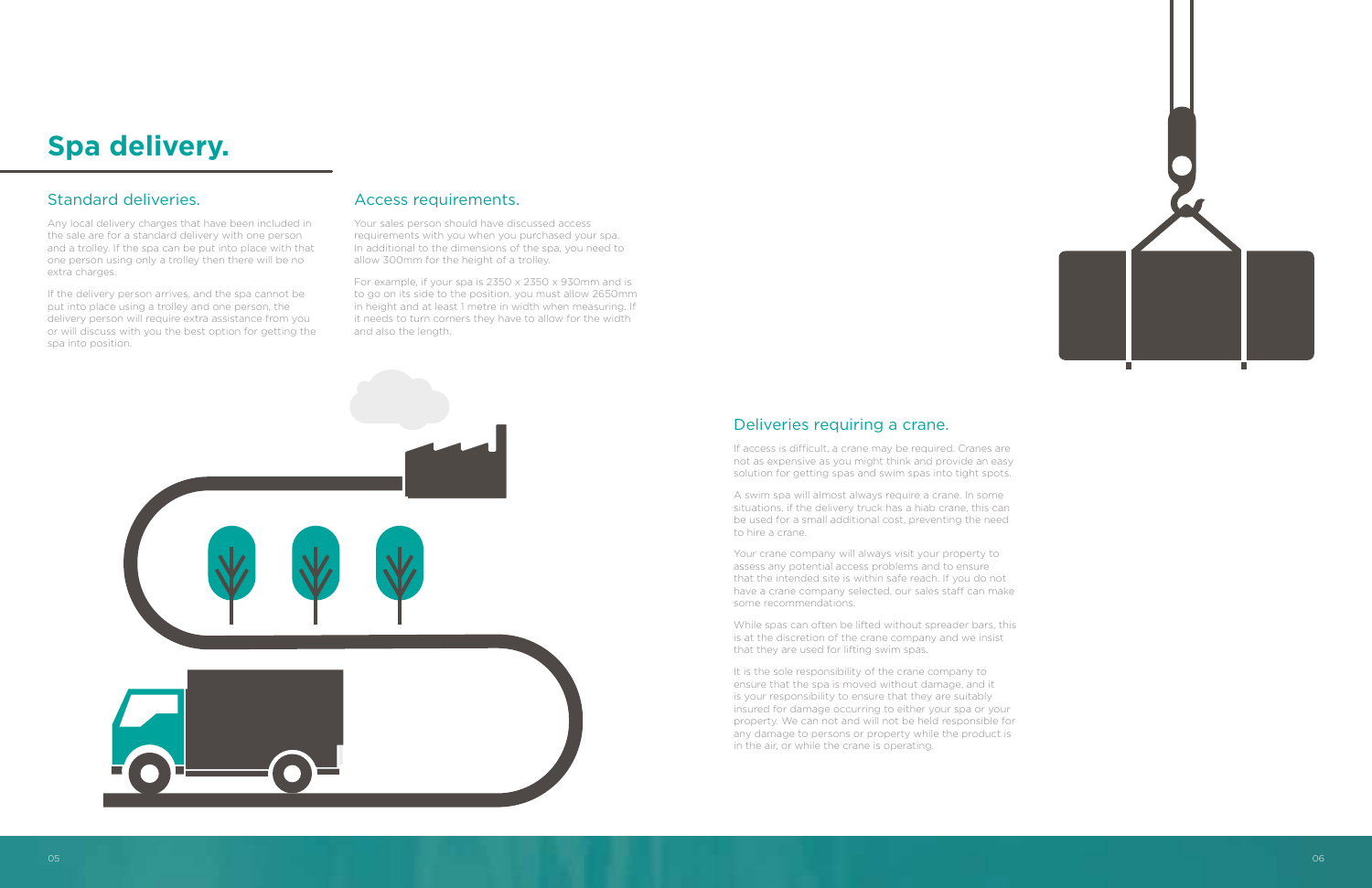## **Electrical installation.**

## Please use a qualified electrician.

In the comments section of your invoice, the salesperson should have noted the amount of amps that your spa requires to operate. If you cannot see this note, please call your salesperson as soon as possible. This information is what you need to provide to your electrician for them to quote correctly.

Please only use a qualified electrician who will be able to recommend the safest and most efficient installation method.

#### 10 and 15 amp spas.

Spas that are listed as 10 or 15 amps will require an outdoor waterproof power point with an earth leakage protection device (unless there is one already fitted to your switch board). There is a power lead on these spas that is approximately 3 metres long and located under the touch pad. This means for the cord to reach the power point you need to position the touch pad side of the spa to within 2m of the power point.

(Please check with your electrician but in most cases you cannot have the power point closer than 1m to the spa for safety reasons).

#### Spas requiring 32 amps or more.

If your spa is 32 amps or more, it will need to be hard wired by your electrician. This typically means that your electrician is required to make two trips: the first to do initial connection work and the second to connect the wires after delivery and before handover.

We recommend that you arrange for an electrician to come out after the spa delivery date in case of delays with delivery.





### Wire placement.

Electrical connections for your spa are typically found under the touch pad of your spa.

#### 10 and 15 amp systems.

To provide maximum flexibility, the spa cabinet is not pre-drilled to allow the power cord to be run out of the cabinet. Therefore, a 60mm hole should be drilled in the appropriate position. A special transition cap is provided to tidy the hole and this will be found with the spa's instruction manual.

#### Spas requiring 32 amps or more.

When hard wiring the spa, the electrician will typically drill a hole in the cabinet and run conduit to connect the spa electrics. Please discuss where you would like this hole drilled with your electrician.

Alternatively, if you are preparing a new base for your spa or installing onto a deck and would like to conceal the power, please follow these instructions:

Mark out where your spa will sit on the base with the correct dimensions. Then measure in 300mm from the corner where you want the power to come from. You can have your electrician run conduit before the base is prepared so that when the spa is delivered the power will come from underneath the spa and be concealed.

When the delivery driver arrives you will need to advise them of the power location and that they will need to prepare a hole in the base to accommodate the cable.

(As every spa is different we cannot guarantee that every spa will accept this method of installation).

07 08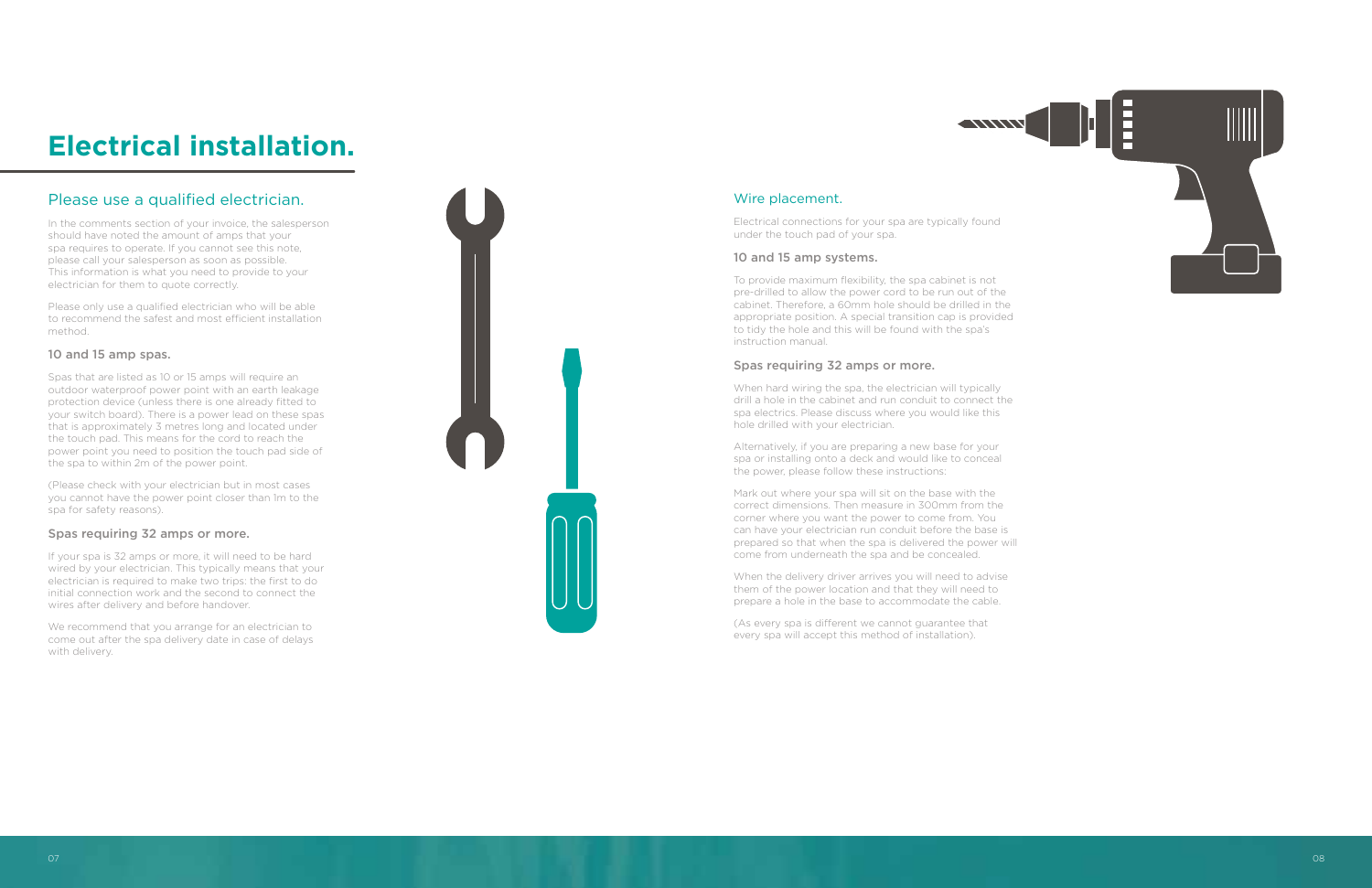## **Running costs.**

- Volume of water
- Set temperature
- Ambient temperature (the temperature where your spa is placed)
- Location of spa (sheltered or exposed to the elements)
- Amount of pumps
- Usage of spa
- Insulation of spa
- Filtration setting
- Local electricity rates
- Spa usage during peak or off peak electricity rates

The list goes on, and as you can see it is a complicated subject. There are ways to manage the running costs of your spa, so please do not hesitate to contact our customer service line for advice.

Running costs for spas are impossible to predict accurately! There are a considerable amount of factors that will affect the cost of running your spa, such as:

## **Heating time.**

The heating time of your spa is also impossible to predict. Just like running costs there are many variables to consider, such as:

- Volume of water
- Heater element size
- Pool and ambient temperature

As a guideline, we can estimate that a standard spa pool of 1500 liters with a 3kw heater element, will increase in temperature between 1-2 degrees per hour (cover on).

If you have a larger heater element such as 6kw, you could obtain between 2-4 degrees per hour.

Heat pumps can significantly decrease heating time and reduce power consumption, however, your heat time will always be relevant to the volume of water and power available to heat the water.



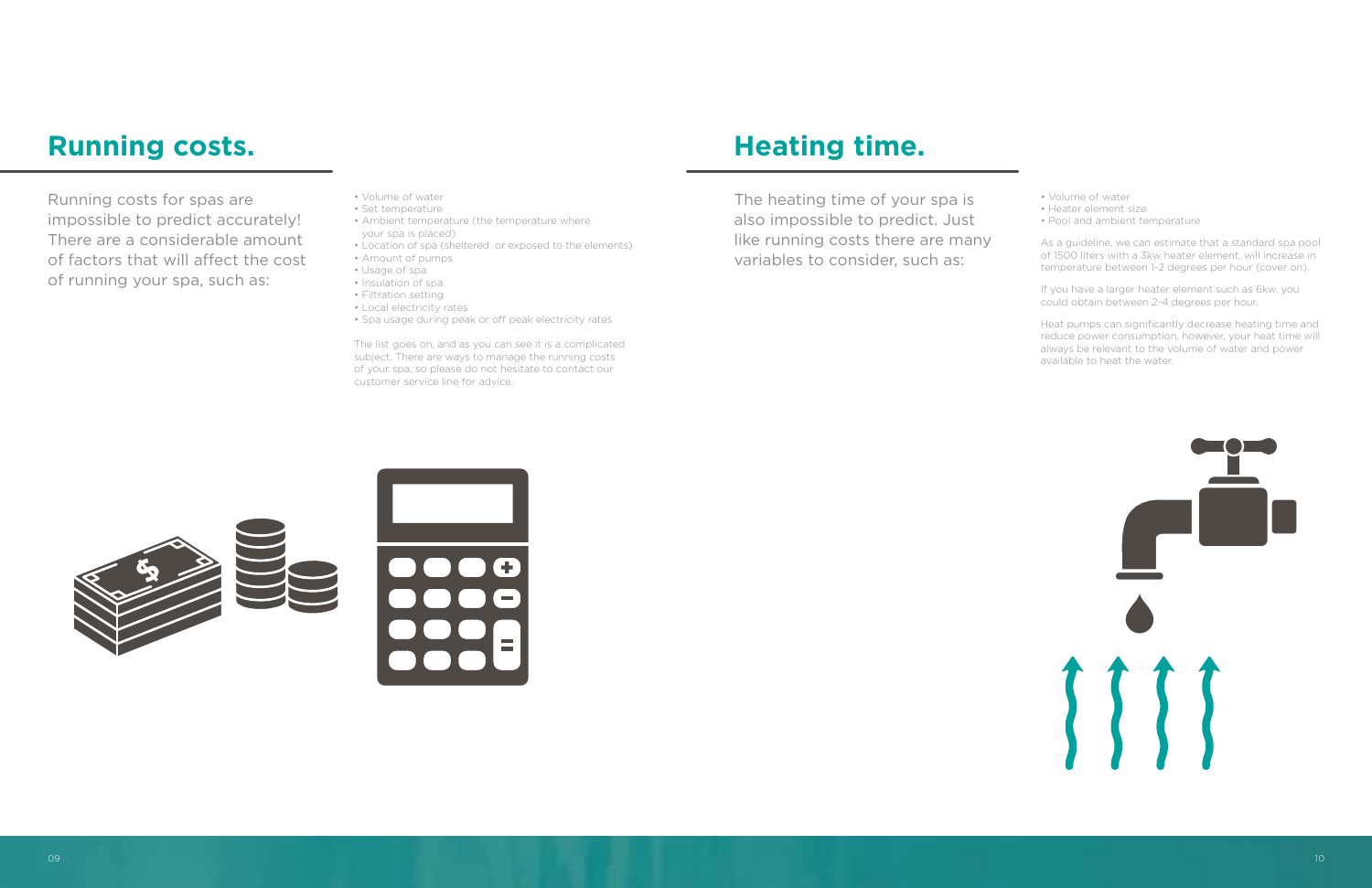## Parts supplied:

- 1x circulation pump barrel union.
- 1x 40mm 90 Degree Street elbow.
- 1x SV barrel union.

## Tools and parts required:

- 40mm or larger hole saw
- PVC Pipe Glue
- Hacksaw
- 40mm hard pipe
- (The amount of pipe or fittings required will depend on your installation)

## **Heat pump connection instructions (if purchased).**

- 1. Turn off spa and close shut off valves to the circulation pump and controller. (Marked 1 on the diagram).
- 2. Consult the Spa Net installation guide to connect power and control wire.
- 3. Remove existing plumbing between circulation pump and SV controller. (Marked 2 on the diagram)
- 4. Fit the new 40mm circulation pump union supplied and point it in the direction where the heat pump will be located.
- 5. Cut holes into the cabinet where the pipe will run into the heat pump, be sure cut the holes at a height that allows the pipes to remain even and supported on the cabinet.
- 6. Run 40mm pipe form the circulation pump to the inlet of the heat pump.

#### (Standard paper cartridge filters are recommended when a heat pump is fitted).

### Spa Pool



7. From the outlet of the heat pump, run 40mm pipe to the inlet of the SV controller using the supplied union to make new the connection.

**NOTE:** You must use PVC hard pipe on the outside of the spa, flexible pipe may only be used internally.

- 8. Open the shut off valves. (Marked 1 on the diagram).
- 9. Undo the top outlet on the heat pump to bleed air out of the system.
- 10. Close it once water comes out and then switch on the spa.
- 11. Make sure the circulation pump is flowing and is free of any air locks.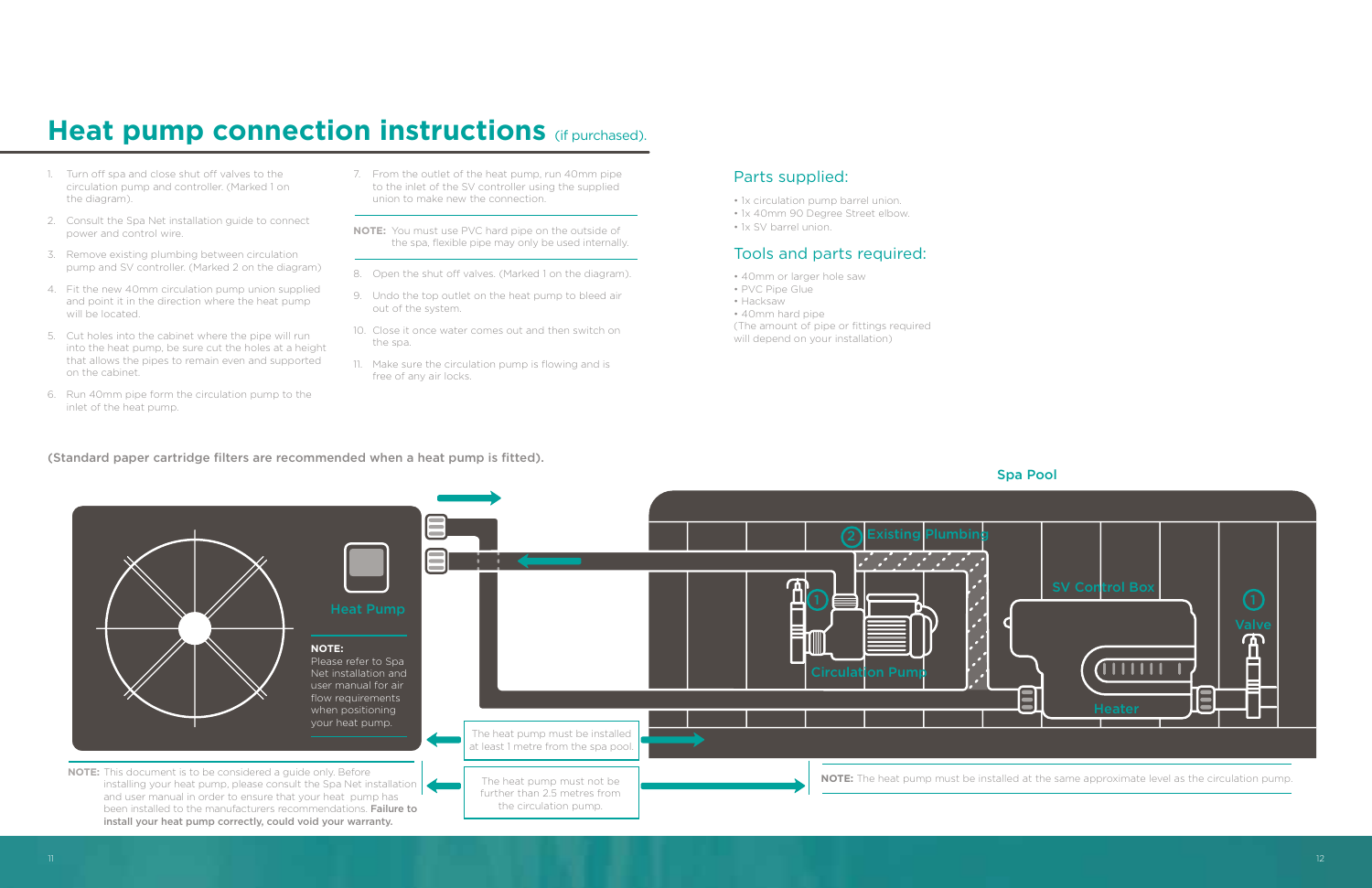## Taking delivery of your spa.

When your spa arrives, our delivery team will be notified and they will contact you to arrange a suitable delivery date and time.

The delivery team's duty is to deliver the spa to your pre-arranged location. Once in place, they will remove the wrapping and secure the hardcover to the spa. Lastly, they will open the front access panel and tighten the barrel unions.

Be sure to give clear instructions of where your spa is to be located. Our delivery team will make one drop off. If they are required to come back to reposition the spa for any reason other than through fault of their own, an additional delivery fee will be charged.

Once the spa is in position, please sign to verify that you have received your spa.

## Balance of payment.

Balance of payment must be made by direct deposit before delivery can take place.

If you are not ready for delivery, we will hold the spa for up to one month upon notification of arrival. After that, 80% of the Contract Price must be paid and a storage fee of \$10 per week will apply.

Payment can be made by cheque, credit card, cash, or direct deposit. Payments by credit card will incur a 1.5% credit card levy.

## Depot pick up

If you have chosen to collect your spa from our nearest depot, please ensure that you thoroughly check for damage before signing for the spa. If damage is noticed after collection, we cannot guarantee that the freight company will take responsibility for this damage.

## What's next?

IMPORTANT: Before filling your spa, please read the instructions carefully. Most importantly, please ensure that all barrel unions on either side of the pumps and heater are securely tightened.

Once your electrician has hooked up the power for your spa, you are ready to fill it. Fill the spa to a level that is 7 inches (18cm) from the top edge of the unit In the unlikely event you notice any water coming from the spa, please stop filling it and contact us immediately.

For a complete set of operating instructions, please refer to the information pack that will arrive with the spa. An online copy of our instructional video can be found at arcadiaspas.com.au/support.

## **Delivery notification and spa handover** (if required).

Please follow the instructions below to allow your spa delivery and handover to be as smooth as possible.